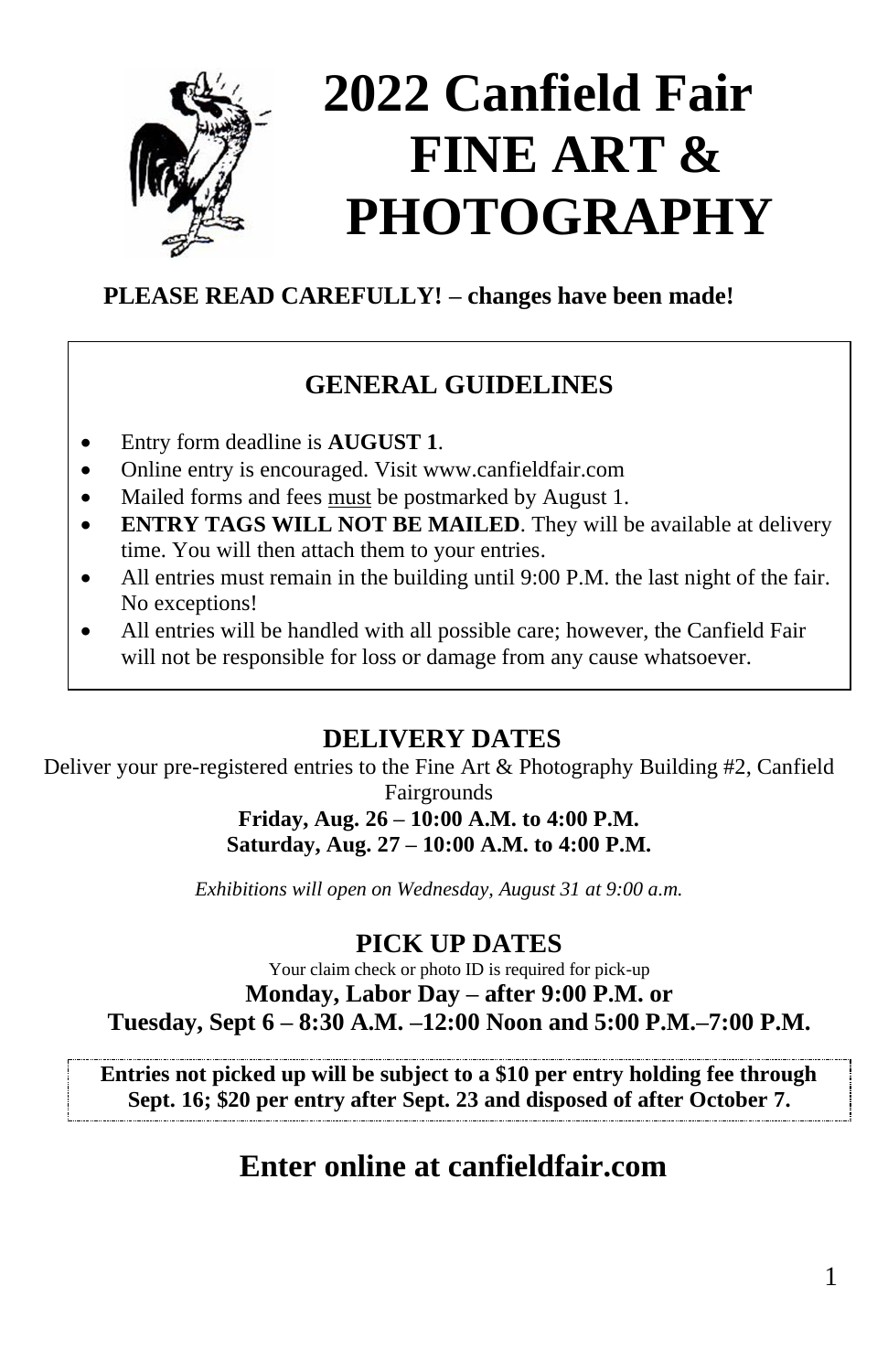# **FRAMING REQUIREMENTS for Fine Art & Photography**

*All designs must be original; no copies from published books, magazines or prints will be accepted. The Fine Arts Staff seeks to recognize sincerity, honesty, quality and originality. These factors will be major considerations in judging exhibits. All judges' decisions are final. The Fine Arts Staff reserves the right to exclude any work that does not meet said requirements or is deemed inappropriate for a family fair.*

• All hanging entries must be suitably framed with screw eyes, D-rings, or other permanent hardware, and wire – please attach wire approximately 1/3 down from the top of frame. NO sawtooth hangers, string, hooks, clip style hangers, duct tape or frames with exposed glass edges will be accepted. This requirement is to protect all pieces in the show from damage. Glass or plexiglas should be used over watercolors, drawings and fragile artwork. Wrapped canvas is acceptable only if painted and without showing staples.

Please ensure matting and framing is of good quality. Many local stores sell nice, inexpensive frames. Proper presentation is vital and is considered when judging. We want you to look good!

- ARTWORK: Maximum size: 30" x 40" or 1200 square inches INCLUDING the frame. NO wooden craft-like items.
- PHOTOGRAPHY: Printed image size minimum 8" x 10" up to 16" x 20" or maximum 396 square inches INCLUDING the frame.
- Single works composed of multiple separate pieces (diptychs, triptychs, etc.) are not allowed as one entry unless framed together in one frame within the stated size restrictions.
- **Work must be labeled on the back with the artist's name, address and phone number.**



**Back of Entry**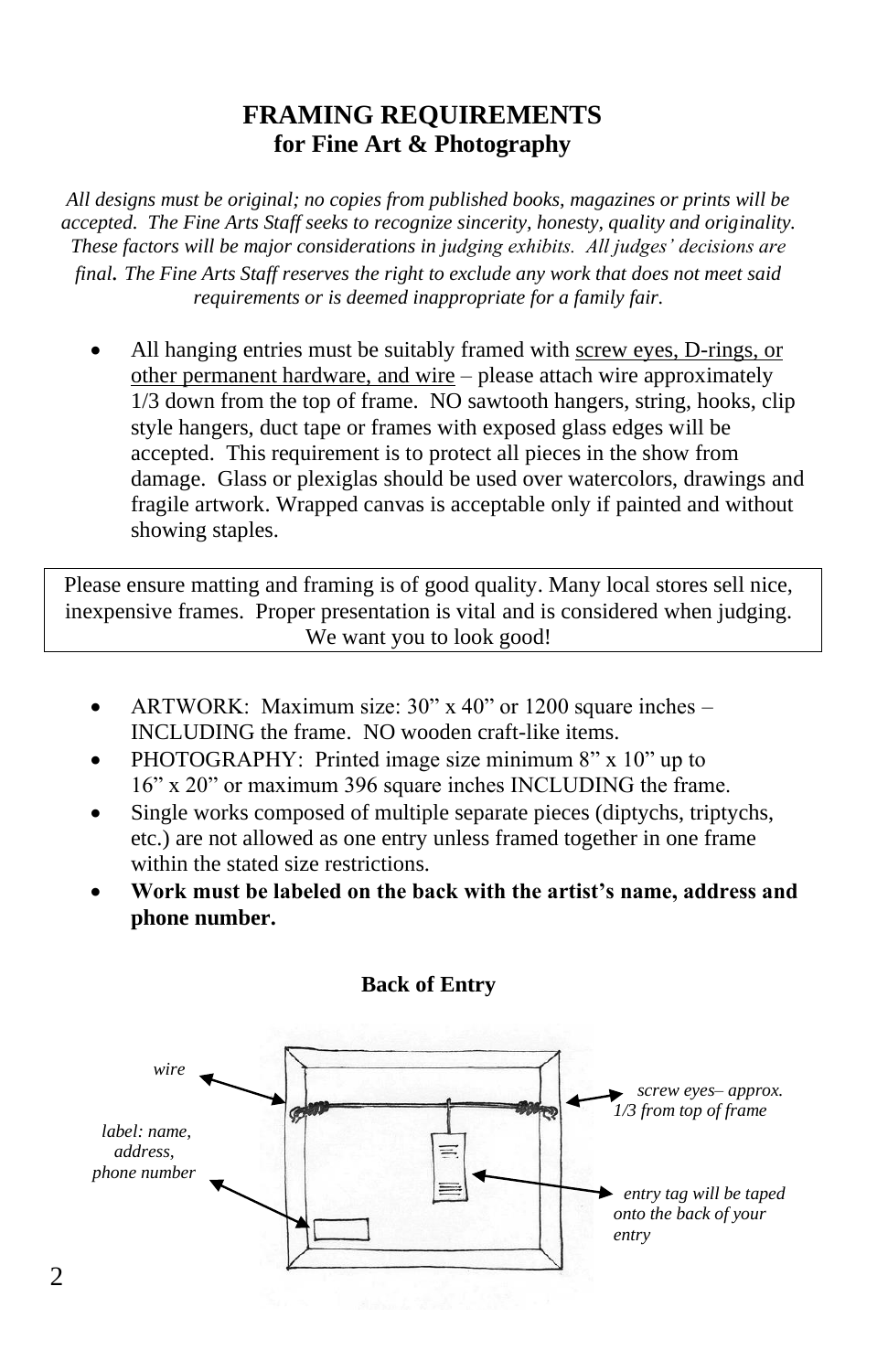# **Guidelines for FINE ART ENTRIES • Class 1**

- 1. All art must be original and completed by the artist who enters the item. Submitted work must be completed within the last 2 years.
- 2. Work will not be accepted if it: contains nude subject matter or inappropriate image content; has been previously entered at the Canfield Fair; is entered in the wrong category; does not comply with framing requirements.

#### **FINE ARTS ~ ADULT AMATEUR DIVISION**

**Eligibility:** Adult amateur, over the age of 18, who does artwork primarily for their own pleasure or hobby. If you consistently sell your work, please consider entering the professional division.

Professionals may enter ONLY in Entry Book No. 27, 28 and specialty categories.

**Entry Fee:** \$2.00 per item entered. Limit 2 entries under each Entry Book No.

**Awards: 1st - \$25; 2nd - \$15; 3rd – \$10; 4th – Ribbon** *Best of Show ……. \$50*

#### **Entry Book No./Category**

- 1. Oil Painting
- 2. Acrylic Painting
- 3. Aqua Media (watercolors, tempera, gouache, alcohol inks)
- 4. Drawing (pastel, pen and ink, charcoal, pencil, scratchboard)
- 5. Collage/Mixed Media/Assemblage (Collage: attaching pieces of different materials to a flat surface, creating a new whole. Assemblage: construction of found objects to make a 3-dimensional relief piece.)
- 7. Woodcarving Relief
- 8. Woodcarving-in-the-Round
- 9. Senior Citizen (amateur over 65) Any 2-dimensional fine art category. Entrant can enter in either #9 OR any of the other fine art categories – NOT BOTH
- 10. Special Needs (mentally challenged) ages 18 and older. Any 2-dimensional fine art category.
- 11. Assisted Living/Retirement Community any 2-dimensional fine art category.

#### **\*\*Ceramics and Jewelry can be entered in the Arts & Crafts Department**

Enter Online **Instructions** on page 6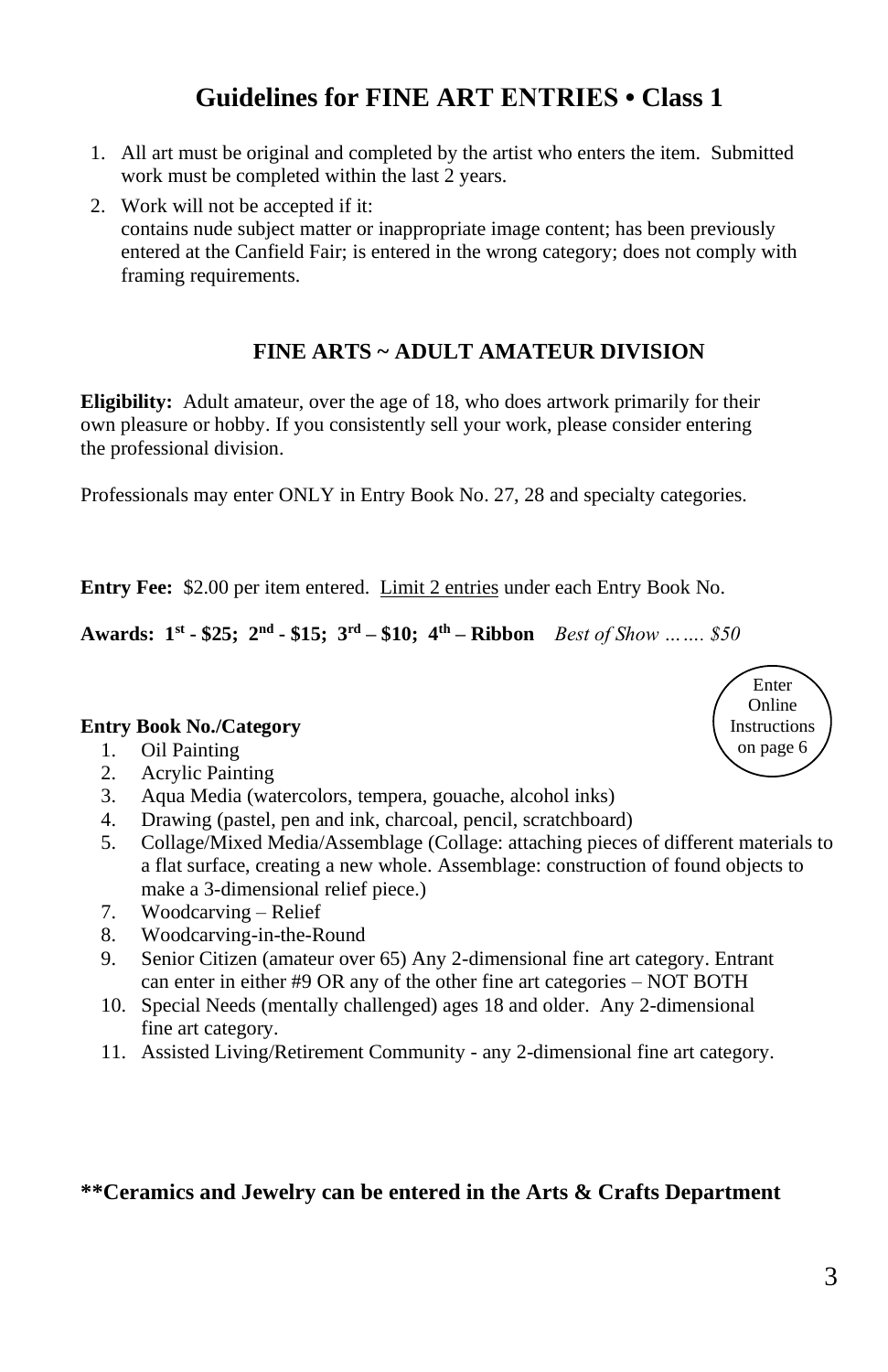#### **FINE ARTS ~ YOUTH DIVISION**

**Entry Fee:** \$1.00 per item entered. Limit 2 entries under each Entry Book No. Please indicate age on entry form and on individual entry.

**Awards: 1 st - \$10; 2 nd - \$5; 3 rd - \$3; 4 th – Ribbon** *Best of Show ………. \$20*

#### **2-dimensional artwork only – 3-dimensional will not be accepted**

#### **Youth** Ages 14 through 18

#### **Entry Book No./Category**

- 12. Painting oil, acrylic, watercolor
- 13. Drawings pencil, pastel, pen, and ink
- 14. Collage/Mixed Media
- 15. Computer Art software created (may include photo images)

#### **Youth** Ages 10 through 13

#### **Entry Book No./Category**

- 16. Painting oil, acrylic, watercolor
- 17. Drawings pencil, pastel, pen, and ink
- 18. Collage/Mixed Media

## Enter Online Instructions on page 6

#### **Youth** Ages 5 through 9

#### **Entry Book No./Category**

- 19. Painting oil, acrylic, watercolor
- 20. Drawings pencil, pastel, pen, and ink, crayon
- 21. Collage/Mixed Media

#### **FINE ARTS ~ PROFESSIONAL DIVISION**

**Eligibility:** Any artist, over 18, who has had academic training at an art school, university, or has previously exhibited in galleries, regional shows, museums, or other comparable institutions, and who participates in an activity for gain or livelihood. This would also include selling your work online.

**Media:** Painting, graphics/drawing (includes printmaking), sculpture (3-D, relief, and assemblage), collage, mixed media, jewelry, ceramics, fiber art. Any media applied directly to the surface by HAND and with assistance of brush, pen, or other tool. No videos or installations. Photo-art should be entered in entry bk. no 46. All artwork must be original, conceived and executed by the artist. If conceived from a photo, it must be the artist's own photo and not infringe on any copyright laws. Artwork must comply with framing requirements.

**Entry Fee:** \$5.00 per entry. Limit 2 entries

**Awards:** *Best of Show - \$50 6 Juror Awards - \$25 each Honorable Mentions - Ribbon*

#### **Entry Book No.**

27. Fine Art - Professional 2-D

28. Fine Art - Professional 3-D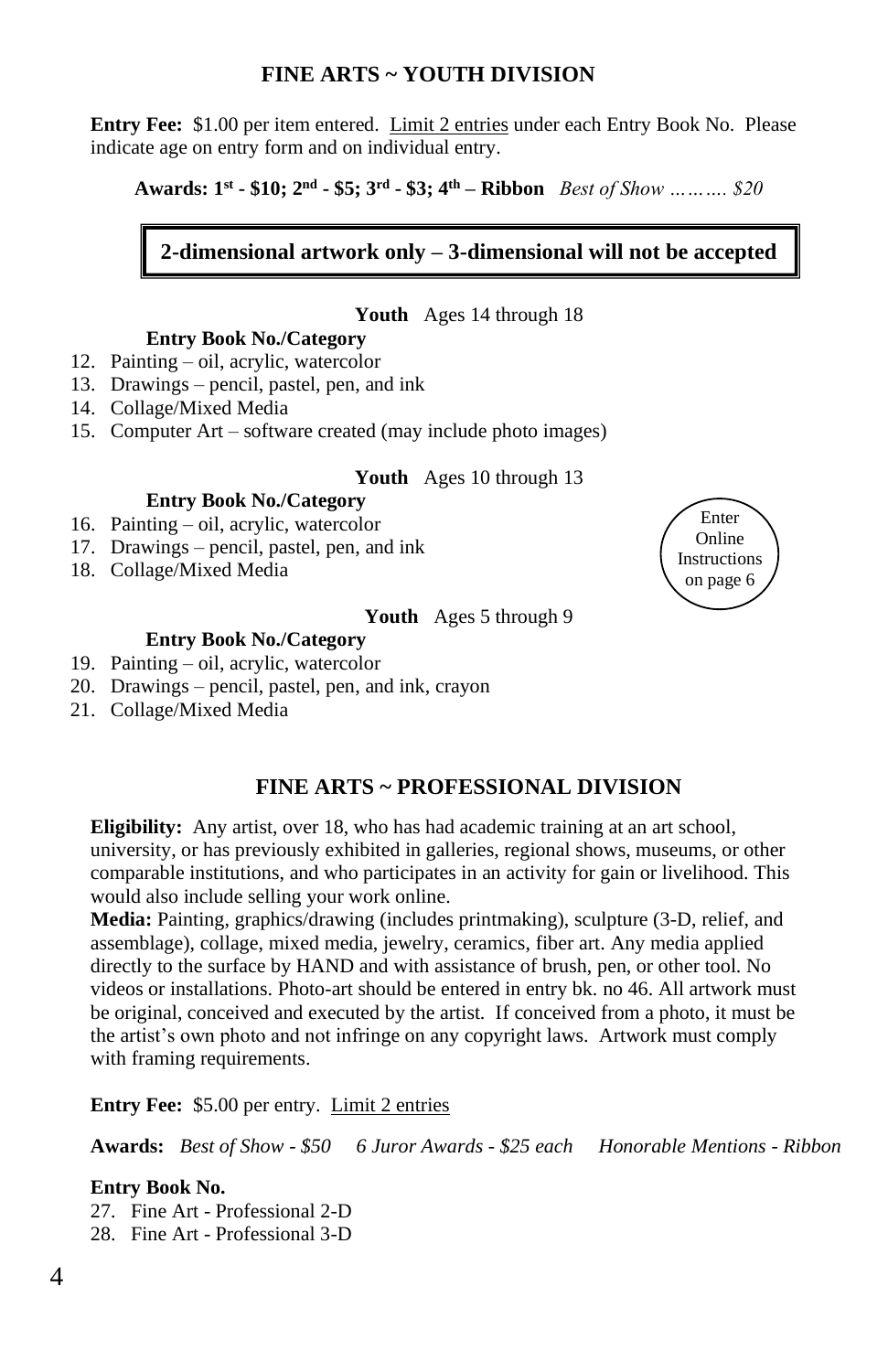# **Guidelines for PHOTOGRAPHY ENTRIES • Class 2**

- 1. All photography must be original and completed by the photographer who enters the item. Printing and developing may be done commercially. Digital and phone cameras may be used. The dominant subject of a picture is the key to its classification.
- 2. Work will **not** be accepted if it: contains nude or inappropriate subject matter; has been previously entered at the Canfield Fair; is entered in the wrong category; does not comply with framing requirements.
- 3. Entries must comply with FRAMING REQUIREMENTS listed on page 2
- 4. Canvas wraps and metal prints may not be framed but the Canfield Fair is not liable for any damage.
- 5. Printed image size minimum 8" x  $10$ " up to  $16$ " x  $20$ " or maximum 396 square inches INCLUDING the frame. **A 16" x 20" photo can be in a one-inch frame and CANNOT exceed 18" x 22". Not even by a millimeter! We check** ☺

**There is a strict limit of two (2) photographic entries per exhibitor.**

#### **PHOTOGRAPHY ~ ADULT AMATEUR DIVISION**

**Eligibility:** Adult amateur, over the age of 18, who does photography primarily for their own pleasure or hobby.

**Entry Fee:** \$2.00 per item entered.

**Awards: 1 st - \$25; 2nd - \$15; 3rd - \$10; 4th – Ribbon** *Best of Show ………. \$50*

#### **Entry Book No.**

29. Black & White (monochrome or sepia-toned) – any subject

#### **Entry Book No Color Photo Categories:**

- 30. Picturesque (broad view of a landscape, waterscape, cityscape)
- 31. Skyscape (sunrise, sunset, stormy skies, cloud formations, rainbows)
- 32. Wild Animals (wild and in-captivity, can include insects, birds, fish– no humans)
- 33. Domestic Animals (livestock and pets no humans)
- 34. Botanicals (ONLY flowers, plants, trees, etc.)
- 35. People (candids, action shots, human interest)
- 36. Portrait (formal, planned/posed photo that shows identity of person/persons)
- 37. Open (abstract, macro, digitally manipulated/composites photo not fitting in any other category)

Nostalgic Treasures – entry must be reprinted from an old negative or photograph – no originals! Entry does not have to be taken by entrant. Include the year taken and a VERY BRIEF description on a 3x5 card & attach to back of entry.

- 38. Nostalgic Treasures taken before 1950
- 39. Nostalgic Treasures taken from 1950 1990
- 40. RAIN Love it or not, capturing rain, in all its many forms, can be an exciting photo challenge. Rain on!
	- 41. Senior Citizen (amateur over 65) any photography category. Entrant can enter in either #41 OR any of the other photography categories – NOT BOTH

Enter Online Instructions on page 6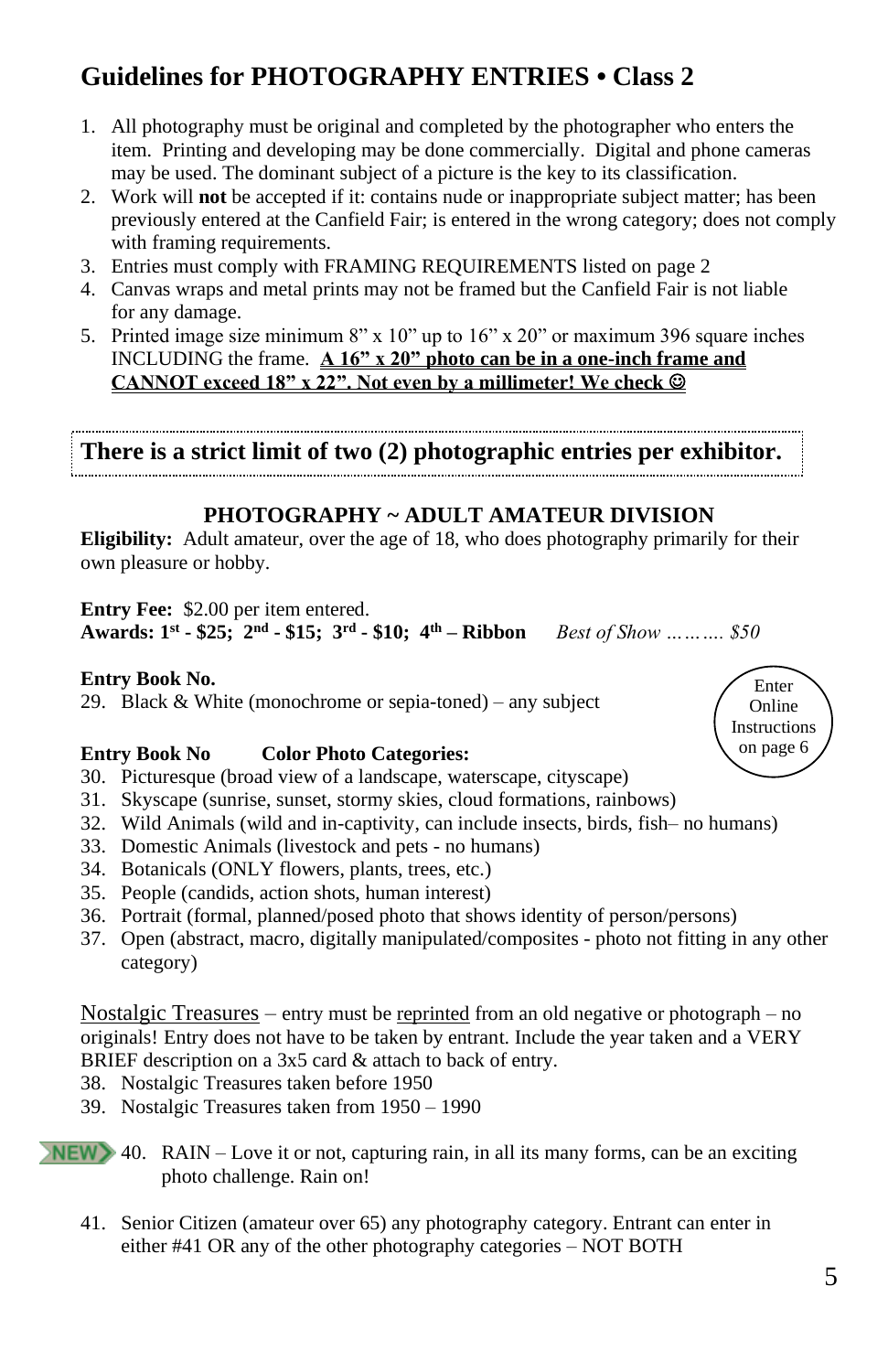#### **PHOTOGRAPHY ~ YOUTH DIVISION**

**Entry Fee:** \$1.00 per item entered. Limit 2 entries under each Entry Book No. Please indicate age on entry form and on individual entry.

**Awards: 1st – \$10; 2nd - \$5; 3rd - \$3; 4th – Ribbon** *Best of Show ……… \$20*

#### **Entry Book No.**

- 43. Black & White/Color Youth Ages 14 through 18
- 44. Black & White/Color Youth Ages 10 through 13
- 45. Black & White/Color Youth Ages 5 through 9

#### **PHOTOGRAPHY ~ PROFESSIONAL DIVISION**

Enter Online Instructions on page 6

**Eligibility:** Any photographer, over 18, who has had academic training at institutes, universities, or has previously exhibited in galleries, national, state, or regional shows, museums, or other comparable institutions. Instructors, judges, artists, and anyone who accepts financial consideration for their work.

**Entry Fee:** \$5.00 per entry. Limit 2 entries. Professionals can only enter this division, not in amateur division. **Maximum FRAME size: 28" x 32" or 896 square inches**

**Awards:** *Best of Show - \$50 6 Juror Awards - \$25 each Honorable Mentions – Ribbon*

**Entry Book No 46** Photography – Professional (includes all categories – Portrait, Illustrative, Wedding, Photo-Art, Digital, etc.)

#### **Enter Online at www.canfieldfair.com**

- ➢ Click on "Get Involved" Tab
- ➢ Click the Blue Ribbon Online Entry link this will take you to the Blue Ribbon Fair Entry page
- ➢ Click on Entries at top of page
- ➢ Click on Online Entries from the drop down
	- o First Time User? Register Exhibitor (\* Each Exhibitor will have their own Online Account)
- $\triangleright$  Choose the appropriate department  $\triangleright$  class/division  $\triangleright$  entry # and quantity to add exhibitor's entries
	- o Repeat this step for each entry being added
	- o **No Pictures or documents are to be uploaded**
- ➢ Click Review your Entries tab verify all entries are correct
- ➢ Click Pay for your Entries tab using a credit card, pay for entries submitted
- ➢ You will receive an email confirmation If no email received, please review your online entries.

If further assistance is needed call the Fair Office at 330-533-4107. If you would need a page or an entry printed, please stop by the Fair Office during office hours.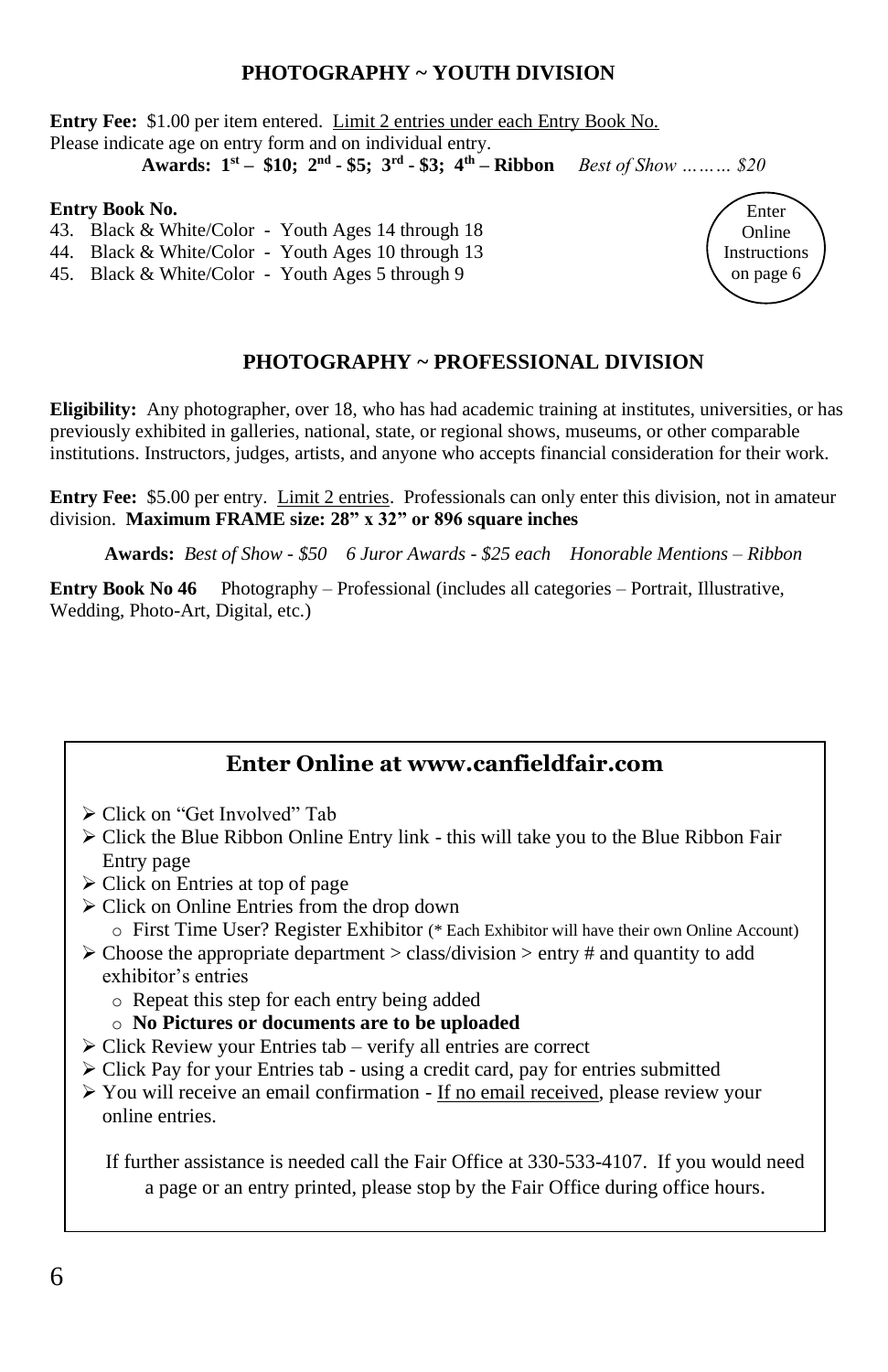

# **SPECIALTY CATEGORIES • Class 3**

#### **Art on the Farm**

#### **Entry Book No. 47 - \$2.00 an entry**

A Modrian moo. Vegetables of Vermeer, Picasso's pig, a Baroque barn – transform the farm into your favorite artistic style! Create a freestanding sculpture with a maximum of 3 ft. wide and 3 ft. high, structurally sound and easy to move. Youth, adult, professional; group, class, or family allowed if entered under one name.

#### **Miniatures in Art**  *Youth, Amateurs & Professionals may enter. LIMIT 2, please*

Miniature paintings and sculpture are fine art on a small scale. As a guideline, the smallscale definition is that a subject should be no larger than  $1/6<sup>th</sup>$  of actual size (human head is approximately 9" so a painted head should be no larger than  $1\frac{1}{2}$ "). An important test for the miniature piece is how well its minute detail withstands scrutiny under magnification. Please follow hanging requirements.

**Image** size may not exceed 25 square inches. **Frame** size may not exceed 64 square inches. Sculpture may not exceed 8" in any direction, including base.

#### **Entry Book No. 48 2 Dimensional \$2.00 an entry Entry Book No. 49 3 Dimensional \$2.00 an entry**

#### **Smartphone Camera Contest**

Images of the 2022 Canfield Fair that have been taken and created with your phone app will be eligible. All entries submitted will be included in a Video Fusion Media Show that will run continuously during the last two days of the fair. One entry per person can be submitted via email. No pre-registration required. Specific entry guidelines will be available in August.

#### **Textile Tapestry**

#### **Entry Book No. 50 - \$2.00 an entry**

An art quilt is stitched and layered textile incorporating any material and employing any technique. Explore the many options of felting, weaving, embroidery, quilting, or needlework using no-traditional, creative techniques. The tapestry must be "wall ready" to hang. Maximum size 20" x 20" or 400 sq. inches. Original design only.